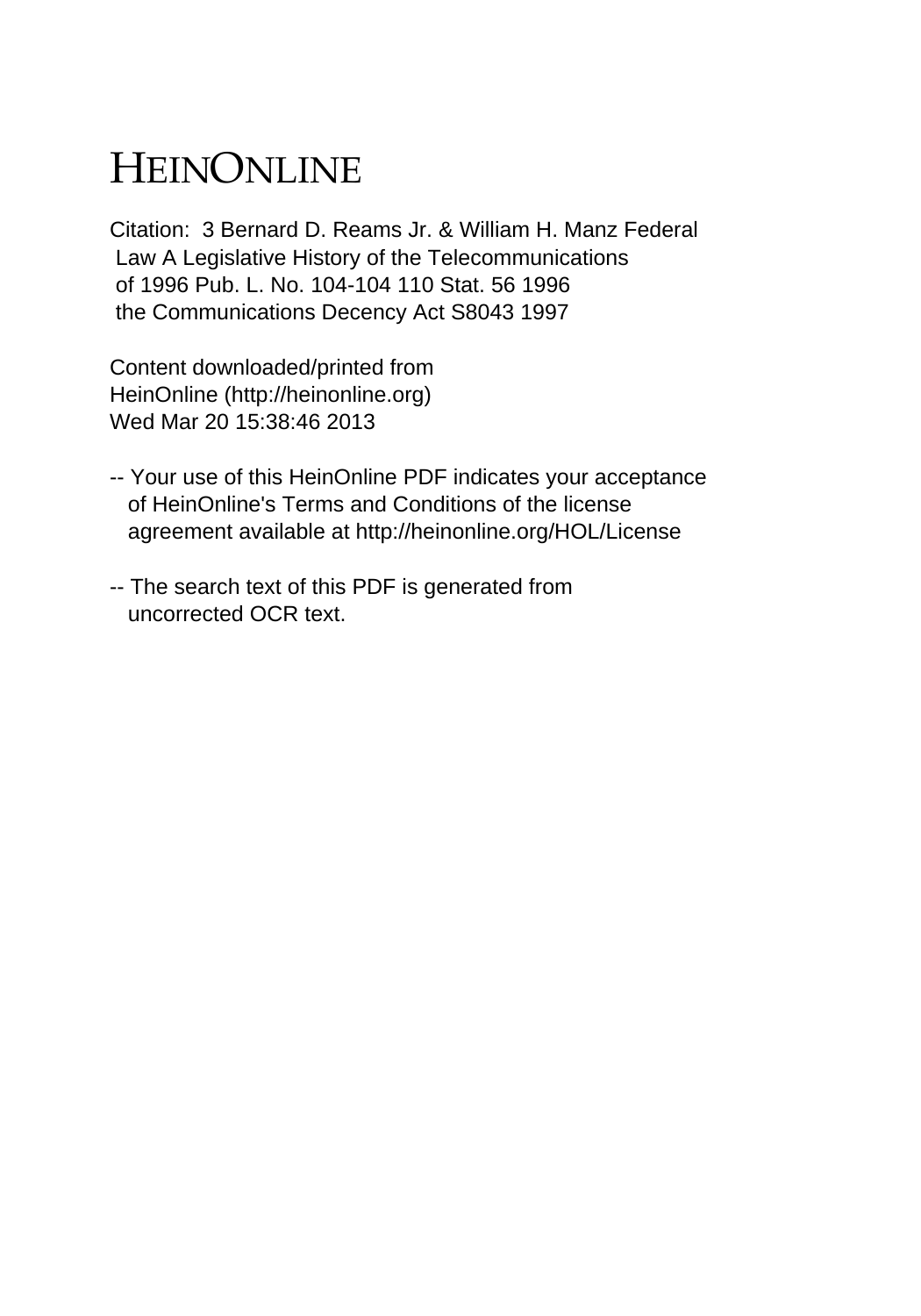shelter, sound anplificatlon **devices.** and such other equipment as may be required for<br>the event to be carried out nuder this resolu-<br>tion. The portable abelice ahall be approxi-<br>mately 60 feet by 65 feet in size to cover the Comanche helicopter referred to **to** sectIon **1 and** to provide **shelter** for the vublic **and** the technology **displays and** vidno presentations asoclated **with** the event.

## **SEC 4 WVENT PRIPARATIONIL**

The Joint Venture is authorized to conduct<br>the event to be carried out under this resolution<br>tion from 8 a.m. to 3 p.m. on June 21, 1983, or<br>on such other date as may be designated<br>under section 1. Preparations for the ev

## **SEC. & ADDITIONAL ARRANGEMENTS.**

**The** Architect **of** the Capitol **and** the **Cap-**Itol Police Board am authorized to make **any such additional** arrangemente that **may** be required to carry **out** the event under this **resolution.**

## **SRC. & LIMITATION ON BEPRESENTATIONS**

The Bosing Company and the United Technology Corporation shall not represent, either directly or indirectly, that this resolution or any activity carried out under this resolution in any way constitutes approval or endomin **of** the **Boeing** Company or the United Tech-nology Corporation or **any** product or service offered **by** the **Boeing Company** or the United Technology Corporation.

**SENATE RESOLUTION** 129-TO **ELECT** KELLY **D., JOHNSTON AS** SECRETARY **OF** THE **SENATE**

Mr. **NICKLES** (for Mr. DOLS) submit.

ted the following resolution: which was considered and agreed to:. **S.** RICO. 120

Resolved, That Kelly D. Johnston, of Okla-<br>homa, be, and he hereby ia, elected Secretary<br>of the Senate beginning June 8, 1995.

**SENATE RESOLUTION** 130-REI-ATIVE TO **THE ELECTION** OF THE SECRETARY **OF THE SENATE**

**Mr." NICKLES** (for Mr.-DOLE) submitted the following resolution: which was considered and agreed to:

## **S. S. 1**

Resolved, That the President of the United<br>States be notified of the election of the Hon-<br>orable Kelly D. Johnston, of Oklahoma, as<br>Secretary of the Senate.

# **SENATE** RESOL **UTION** 131-REL-**ATIVE** TO **THE ELECTION OF** THE SECRETARY **OF** THE **SENATE**

Mr. NICKLES (for Mr. DOLE) submit**ted** the following resolution: which was considered and **agreed to:**

## **S.** RES. **M3**

Resolved, That the House of Representa-<br>tives be notified of the election of the Honor-<br>able Kelly D. Johnston, of Oklahoma, as Beo-<br>retary of the Senate.

HE TELECUMMUNICATION available of ACT TON AND DEREGULATION pattles between ACT OF 1995 **and the CENT of 1995 importion** 

tional policy framework designed to standards that will ensure competition of accelerate rapidly private sector de- these devices. When the private sector fails ployment of advances of accelerate rapidly private sector de-<br>ployment of advanced telecommuni-<br>cations and information technologies cations and information technologies federal government may play a role by tak-<br>
integration of the annual context of answer compatiand services to all Americans by open-<br>ing all telecommunications markets to competition, and for other purposes; as **follows: SEC. 208. COMPETITIVE AVAILABILITY OF CON-**

On line 24 of **page 44**, strike the word may" and insert in lieu thereof "shall".

Mr. McCAIN proposed an amendment **vERTER BOXES.**<br>the bill S. 552 minuties follows: "(a) AVAILABILITY.-The Commission shall.

"(1) USWARESEMAL NOTIFICATION OF OTHER communications are the set of the set of the set of the set of the set of the set of the set of the set of the set of the set of the set of the set of the set of the set of the set o

(a) EFFECTIVE DATE.—This section takes  $\frac{100 \text{ T}}{100 \text{ T}}$  TEMINATION OF REGULATIONS.—The section takes  $\frac{100 \text{ T}}{100 \text{ T}}$  TEMINATION of the teachers of the except for the inguistions adopted pursuant to this secti

WOOD, Mr. CRAIO, Mr. KYL. Mr. GRAMM.<br> **Mr. ABRAHAM, Mr. DOMENICI. Mr. THOM- DORGAN (AND OTHERS)** AS, Mr. **KEMPTHORNE, and Mr.** BURNS) **AMENDMENT NO. 1264**<br>proposed an amendment to the bill **S. Mr. DORGAN (for himself.** *Mr. SIMON* 

on page 90, line 6, after "necessity.", in-<br>
Mr. KERRET: "Foll implementation of the checklist proposed an amendment to the bill S.<br>
found in subsection (b)(3) shall be desmed in 652, supra, as follows:

MCCAIN AMENDMENT NO. 1262 proved by the Commission and the Attorney<br>Mr. McCAIN proposed an amendment on page 88, line 17, after the word "Com-<br>to the bill S. 652, supra; as follows: mission", add the words "and Attorney Ge

to the bill S. 652, supra; as follows:<br>Strike section 310 of the Act and renum

Mr. THURMOND, Mrs. HUTCHINSON, and the word "Commission" on line 19, add the following Mr. LEAHY) proposed an amendment to On page 80, after line 13, add the following **bill B. SS2.** supra: as follows: paragraphs: paragraphs: paragraphs:

AMENDMENTS SUBMITTED to page 8, between fines 12 and 13, insert<br>
the following:<br>
THE TELECOMMUNICATIONS COM-<br>
(15) When devices for achieving access to<br>
THE TELECOMMUNICATIONS COM-<br>
NETTION AND DERECULATION available direc

**(1) While** recognizing the legitimate inter. est of multichancel video programming di-<br>
Mr. DORGAN AMENDMENT NO. 1259 tributors to essure the delivery of services<br>
Mr. DORGAN proposed an amend-<br>
to authorized recipients only, addressable<br>
Mr. to the bill (S. 652) to

ing **between lines 4 and 5, insert**.<br> **Con Page 82. between lines 4 and 5, insert**.<br>
the following:

"may" and insert in lieu thereof "shall". Part **III** of title VI *(47 U.S.C. 521 et seq.)* is<br>amended by **inserting after section 624A** the McCAIN AMENDMENT NO, 1260 *COLORING*<br> **MCCAIN AMENDMENT NO, 1260 • SEC. SAR CONPETITY AVALABILITY OF CON-**<br> **CERTER BOXES** 

to the bill S. 652, supra; as follows: **"(a)** AVAILAELITT.-The Commission shall.<br>On page 42, strike out line 23 and all that after notice and opportunity for public commission is the commission follows:<br>How through page 43 For our one of the solution of the file notice and opportunity for public com-<br>one our one of the S3 and all that the result to apple the one com-<br>like the following:<br>it is not interest the order of the following:<br>it is pe

such contributions, to be imposed; and<br>"(2) a period of 120 days has elapsed after, ment of new technology relating to con-<br>the date of the submittal of the report.

ansi this effect one year after the uses of that there exists a competitive market for<br>the enactment of that Act.". multichannel wideo programming services MENDMENT NO. 1261<br>MCCAIN (AND OTHERS) and addressable converter boxes among man-<br>MCCAIN (AND OTHERS) and their stallars, and other vendors that<br>AMENDMENT NO. 1261<br>AMENDMENT NO. 1261<br>Mr. MCCAIN (for himself, Mr. PACK-<br>catio

proposed an amendment to the Dill S.<br>652. supra; as follows: *Mr. M. BERRET. Mr. REID. and Mr. LEABT* 

found in subsection (e), state of the public interest, con-<br>
The pape 82, line 23, beginning with the<br>
realesce, and necessity requirement of this word "after", delete all that follows through<br>
subparagraph."<br>
services" on

Burike section 310 of the Act and renumber  $\bigwedge_{j \text{ of } j}$  on page 89, beginning with the word "be-<br>the subsequent sections as appropriate.  $\bigwedge_{j \text{ of } j}$  fore" on line 9, strike all that follows

COHEN (AND OTHERS) COMER (AND OTHERS) COMERCY (5) COMERCY (6) COMERCY (6) THE READ ON THE READ ON THE READ ON THE READ ON THE READ ON THE READ ON THE READ ON THE READ ON THE READ ON THE READ ON THE READ ON THE READ ON THE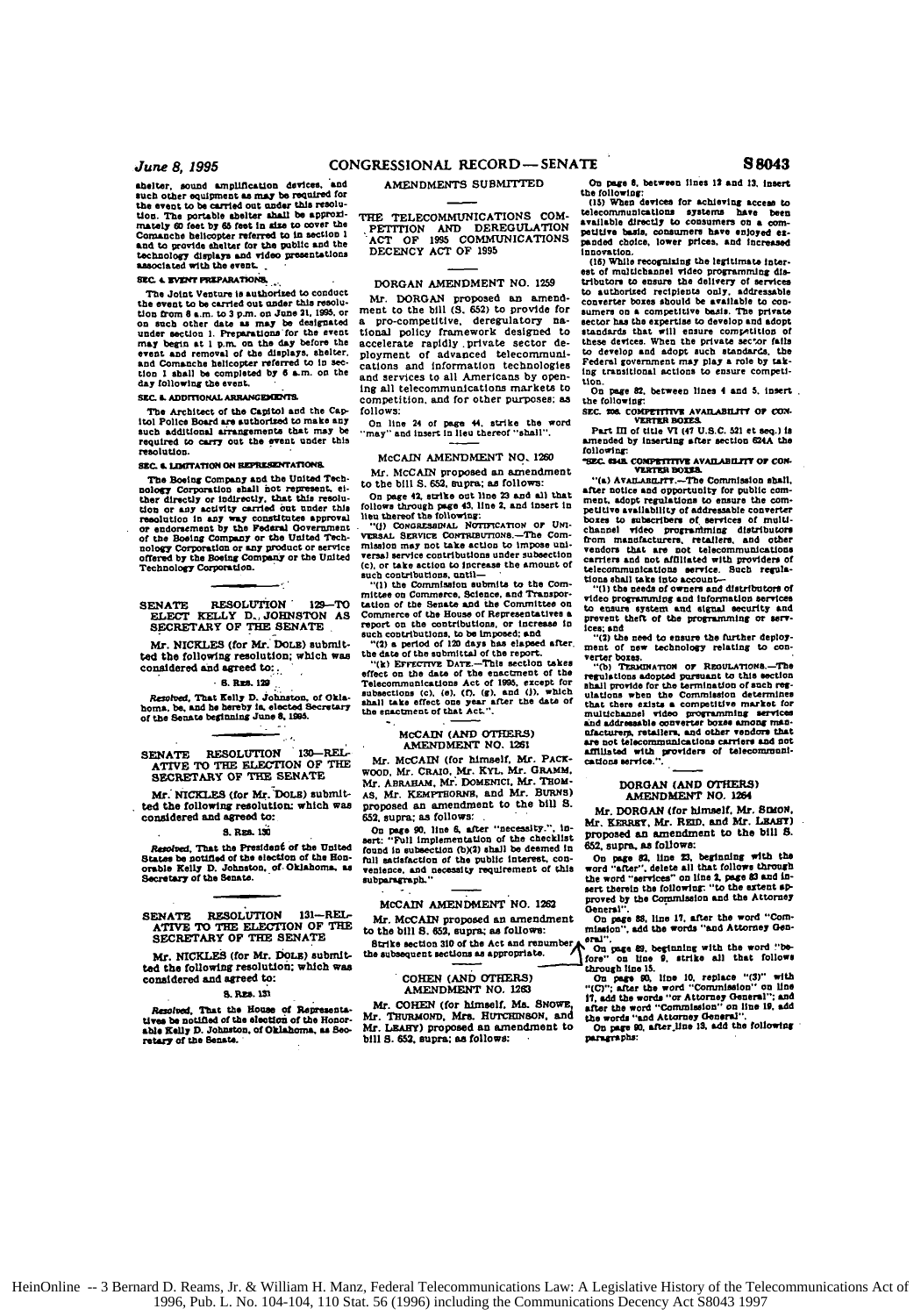HeinOnline -- 3 Bernard D. Reams, Jr. & William H. Manz, Federal Telecommunications Law: A Legislative History of the Telecommunications Act of 1996, Pub. L. No. 104-104, 110 Stat. 56 (1996) including the Communications Decency Act [xlvii] 1997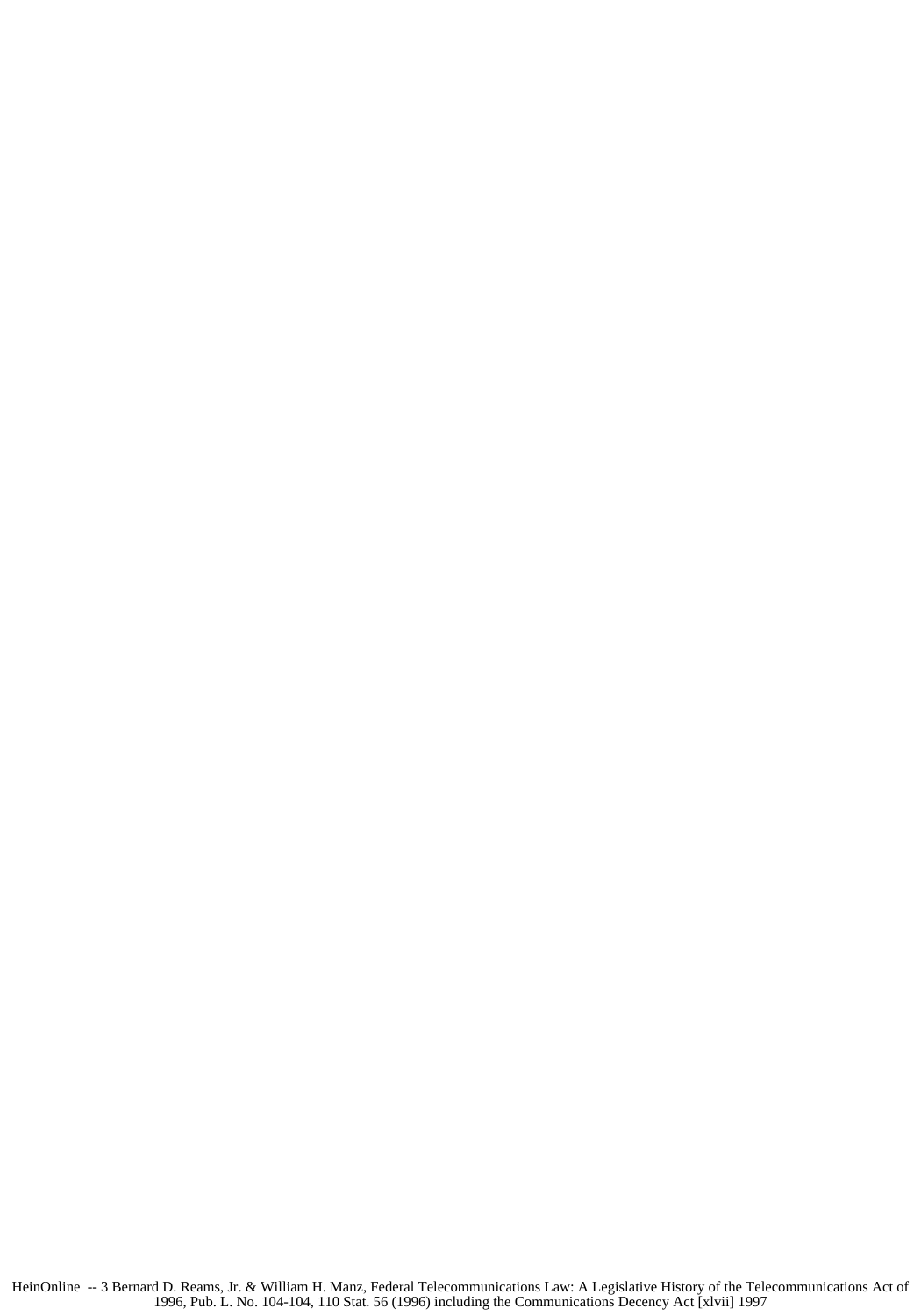Document No. **27**